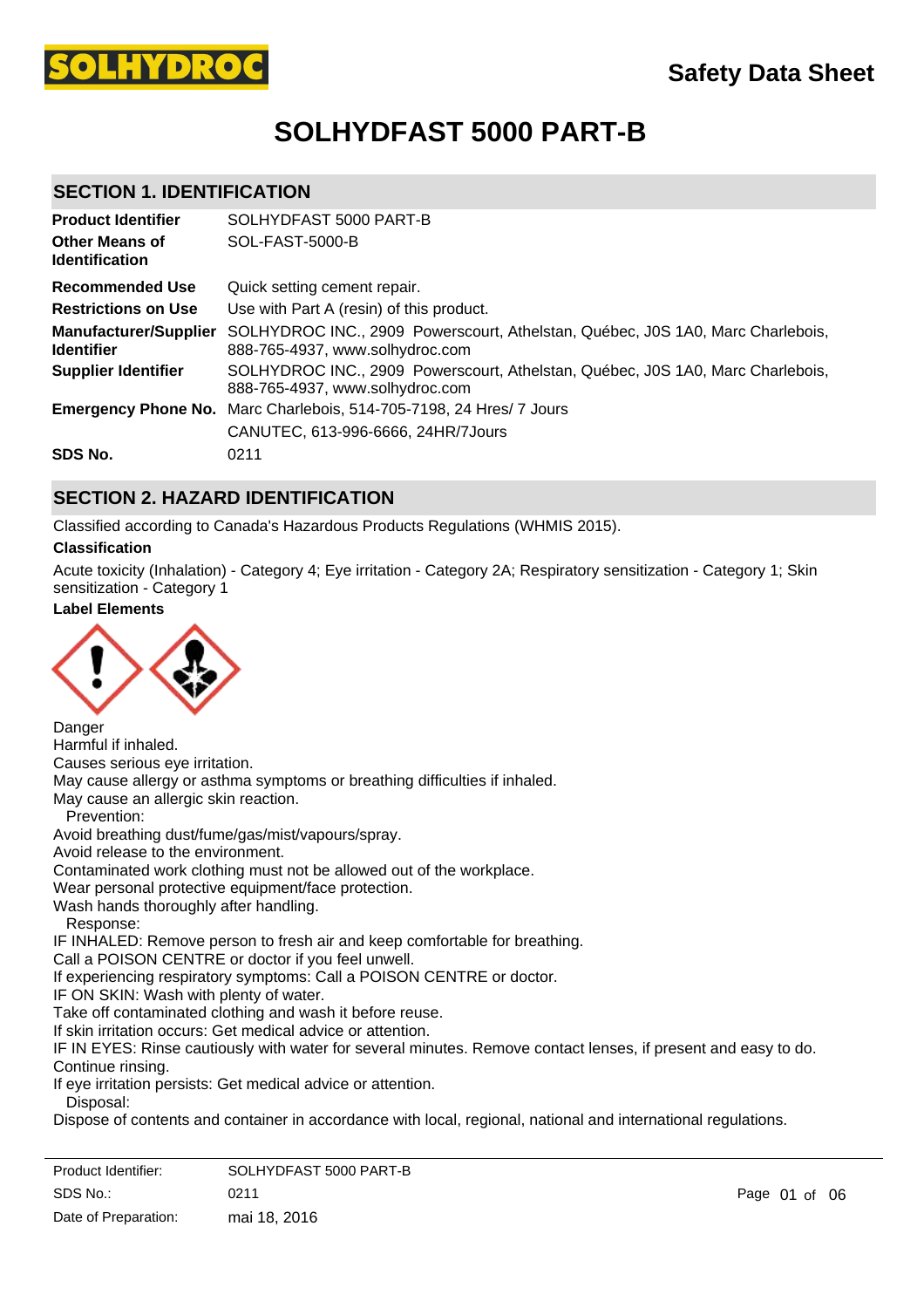# **SECTION 3. COMPOSITION/INFORMATION ON INGREDIENTS**

Mixture:

| <b>Chemical Name</b>                                       | <b>CAS No.</b> | $\%$   | <b>Other Identifiers</b> |
|------------------------------------------------------------|----------------|--------|--------------------------|
| 4,4'-Methylenediphenyl diisocyanate                        | $101 - 68 - 8$ | <63    |                          |
| Modified MDI                                               |                | <63    |                          |
| Polymeric Diphenylmethane Diisocyanate                     | 9016-87-9      | $<$ 12 |                          |
| Benzène, 1,1'-méthylènebis (4-isocyanato-,<br>homopolymère | 25686-28-6     | $<$ 12 |                          |
| Methylenediphenyl diisocyanate (mixed isomers)             | 26447-40-5     | <3     |                          |

# **SECTION 4. FIRST-AID MEASURES**

#### **First-aid Measures**

#### **Inhalation**

Take precautions to ensure your own safety before attempting rescue (e.g. wear appropriate protective equipment). Move to fresh air. Keep at rest in a position comfortable for breathing. If breathing is difficult, trained personnel should administer emergency oxygen if advised to do so by Poison Centre or doctor. If breathing has stopped, trained personnel should begin rescue breathing. Call a Poison Centre or doctor. Specific treatment is required.

#### **Skin Contact**

Take off immediately contaminated clothing, shoes and leather goods (e.g. watchbands, belts). Immediately wash gently and thoroughly with lukewarm, gently flowing water and mild soap for 15-20 minutes. If exposed or concerned, call a Poison Centre or doctor.

#### **Eye Contact**

Immediately rinse the contaminated eye(s) with lukewarm, gently flowing water for 15-20 minutes, while holding the eyelid(s) open. Remove contact lenses, if present and easy to do. If eye irritation persists, get medical advice or attention.

#### **Ingestion**

Rinse mouth with water. Never give liquid to an unconscious person. Give two glasses of water do NOT induce vomiting unless medically advised if vomiting is inevitable, prevent aspiration by keeping the victims head below the knee take off any tight items of clothing that may be confining. Never give anything by mouth to unconscious person if exposed or concerned, get medical advice or attention.

#### **Most Important Symptoms and Effects, Acute and Delayed**

If in eyes: may cause moderate to severe irritation. May cause serious eye damage. May irritate or burn the eyes. Permanent damage including blindness may result. If on skin: skin sensitizer. May cause an allergic skin reaction in some people. If inhaled: can cause severe irritation of the nose and throat. May cause asthma symptoms or breathing difficulties if inhaled. If swallowed: can irritate the mouth, throat and stomach.

### **Immediate Medical Attention and Special Treatment**

#### **Target Organs**

Digestive system, eyes, respiratory system, lungs, skin.

#### **Special Instructions**

Medical conditions aggravated by exposure: Asthma. other respiratory disorders( Bronchitis,emphysema and bronchial hyper activity) skin allergies and Eczema.

#### **Medical Conditions Aggravated by Exposure**

May cause skin sensitization asthma, eye conditions, skin conditions, skin allergies, respiratory conditions.

### **SECTION 5. FIRE-FIGHTING MEASURES**

### **Extinguishing Media**

#### **Suitable Extinguishing Media**

Use foam or other suitable extinguishing agent.

#### **Unsuitable Extinguishing Media**

None known.

| Product Identifier:  | SOLHYDFAST 5000 PART-B |
|----------------------|------------------------|
| SDS No.:             | 0211                   |
| Date of Preparation: | mai 18, 2016           |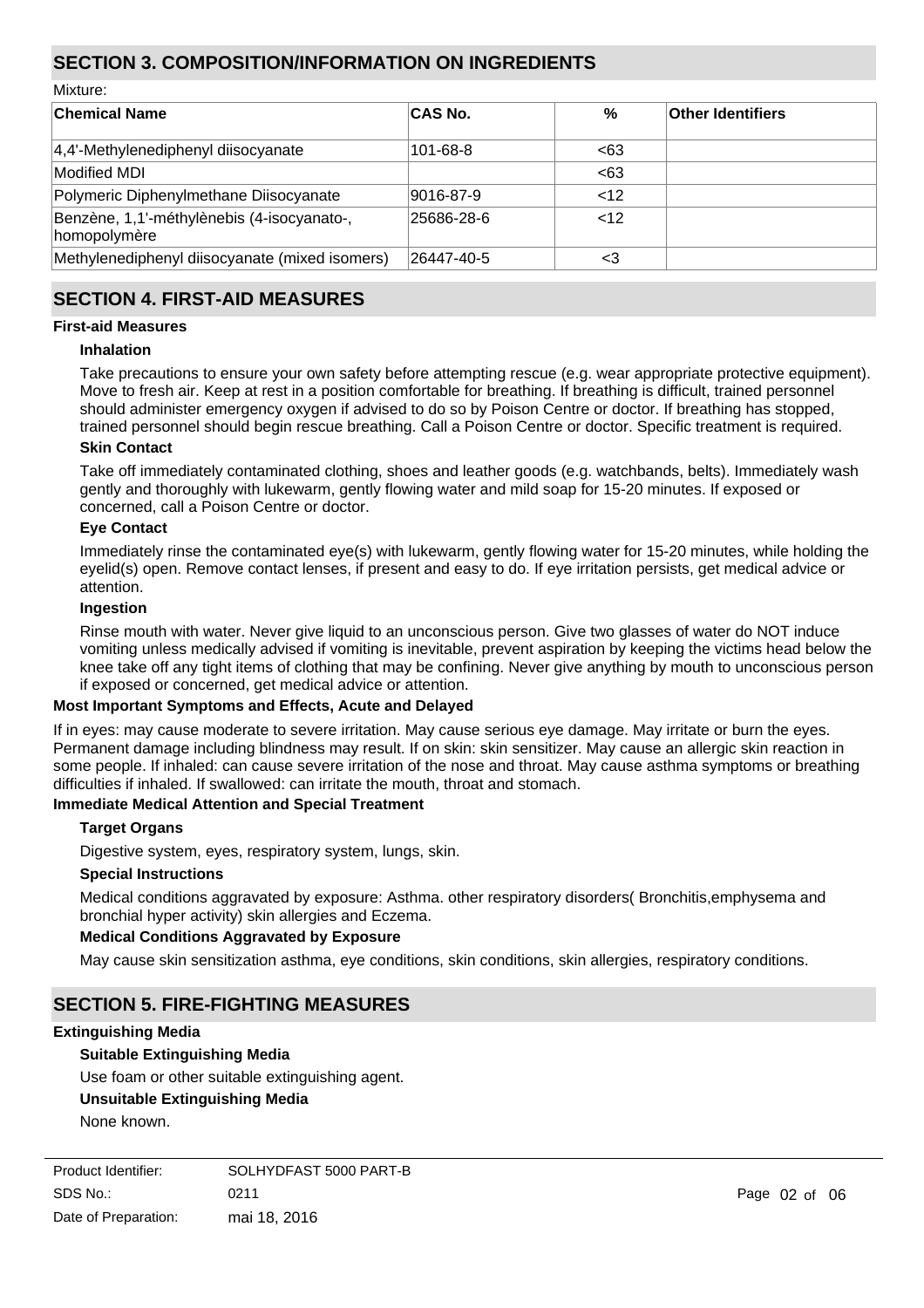### **Specific Hazards Arising from the Product**

Combustible liquid. Can ignite if heated. Releases vapour that can form explosive mixture with air at or above the flash point.

Very toxic carbon monoxide, carbon dioxide; corrosive, oxidizing nitrogen oxides.

### **Special Protective Equipment and Precautions for Fire-fighters**

Evacuate area. Review Section 6 (Accidental Release Measures) for important information on responding to leaks/spills. Self contained NIOSH approved breathing apparatus should be available for fire fighters.

# **SECTION 6. ACCIDENTAL RELEASE MEASURES**

#### **Personal Precautions, Protective Equipment, and Emergency Procedures**

Evacuate the area immediately. Isolate the hazard area. Keep out unnecessary and unprotected personnel. Do not touch damaged containers or spilled product unless wearing appropriate protective equipment. Increase ventilation to area or move leaking container to a well-ventilated and secure area.

#### **Environmental Precautions**

Do not allow into any sewer, on the ground or into any waterway. If the spill is inside a building, prevent product from entering drains, ventilation systems and confined areas.

#### **Methods and Materials for Containment and Cleaning Up**

Review Section 7 (Handling) of this safety data sheet before proceeding with clean-up. Small spills or leaks: stop or reduce leak if safe to do so. Contain and soak up spill with absorbent that does not react with spilled product. Place used absorbent into suitable, covered, labelled containers for disposal. Large spills or leaks: dike and recover contaminated water for appropriate disposal. Wear suitable protective equipment remaining liquid may be taken up with sand, clay,earth,floor absorbent or other absorbent material and shoveled into container.

# **SECTION 7. HANDLING AND STORAGE**

### **Precautions for Safe Handling**

Do not breathe in this product. Prevent all skin contact. Do not get in eyes. Only use where there is adequate ventilation. Avoid release to the environment. Immediately report leaks, spills or failures of the safety equipment (e.g. ventilation system). Keep away from heat, hot surfaces, sparks, open flames and other ignition sources. No smoking. If product is transferred to another container, ensure new container is suitable for the product. Wear personal protective equipment to avoid direct contact with this chemical. Use in temperature-controlled area. See advice on temperature in Conditions to Avoid (Section 10 Stability and Reactivity). Do NOT eat, drink or store food in work areas.

#### **Conditions for Safe Storage**

Store in an area that is: cool, dry, well-ventilated. Engineering controls are usually required in the storage area to protect against the product's hazard(s). Review Section 8 (Exposure Controls/Personal Protection) for information. Store in the original, labelled, shipping container. Store in a closed container.

### **SECTION 8. EXPOSURE CONTROLS/PERSONAL PROTECTION**

#### **Control Parameters**

|                                                   | <b>ACGIH TLV®</b>             |             |            | <b>OSHA PEL</b> |          | <b>AIHA WEEL</b> |
|---------------------------------------------------|-------------------------------|-------------|------------|-----------------|----------|------------------|
| <b>Chemical Name</b>                              | <b>TWA</b>                    | <b>STEL</b> | TWA        | <b>Ceiling</b>  | 8-hr TWA | <b>TWA</b>       |
| Methylenediphenyl diisocyanate<br>(mixed isomers) | $ 0.005 $ ppm                 |             | $ 0.2$ ppm |                 |          |                  |
| 4,4'-Methylenediphenyl diisocyanate               | $ 0.051 \text{ mg/m}3$<br> ** |             |            |                 |          |                  |

#### **Appropriate Engineering Controls**

Use local exhaust ventilation and enclosure, if necessary, to control amount in the air. Provide eyewash and safety shower if contact or splash hazard exists.

### **Individual Protection Measures**

#### **Eye/Face Protection**

Wear chemical safety goggles and face shield when contact is possible.

#### **Skin Protection**

Wear chemical protective clothing e.g. gloves, aprons, boots.

### **Respiratory Protection**

| Product Identifier:  | SOLHYDFAST 5000 PART-B |  |
|----------------------|------------------------|--|
| SDS No.:             | 0211                   |  |
| Date of Preparation: | mai 18, 2016           |  |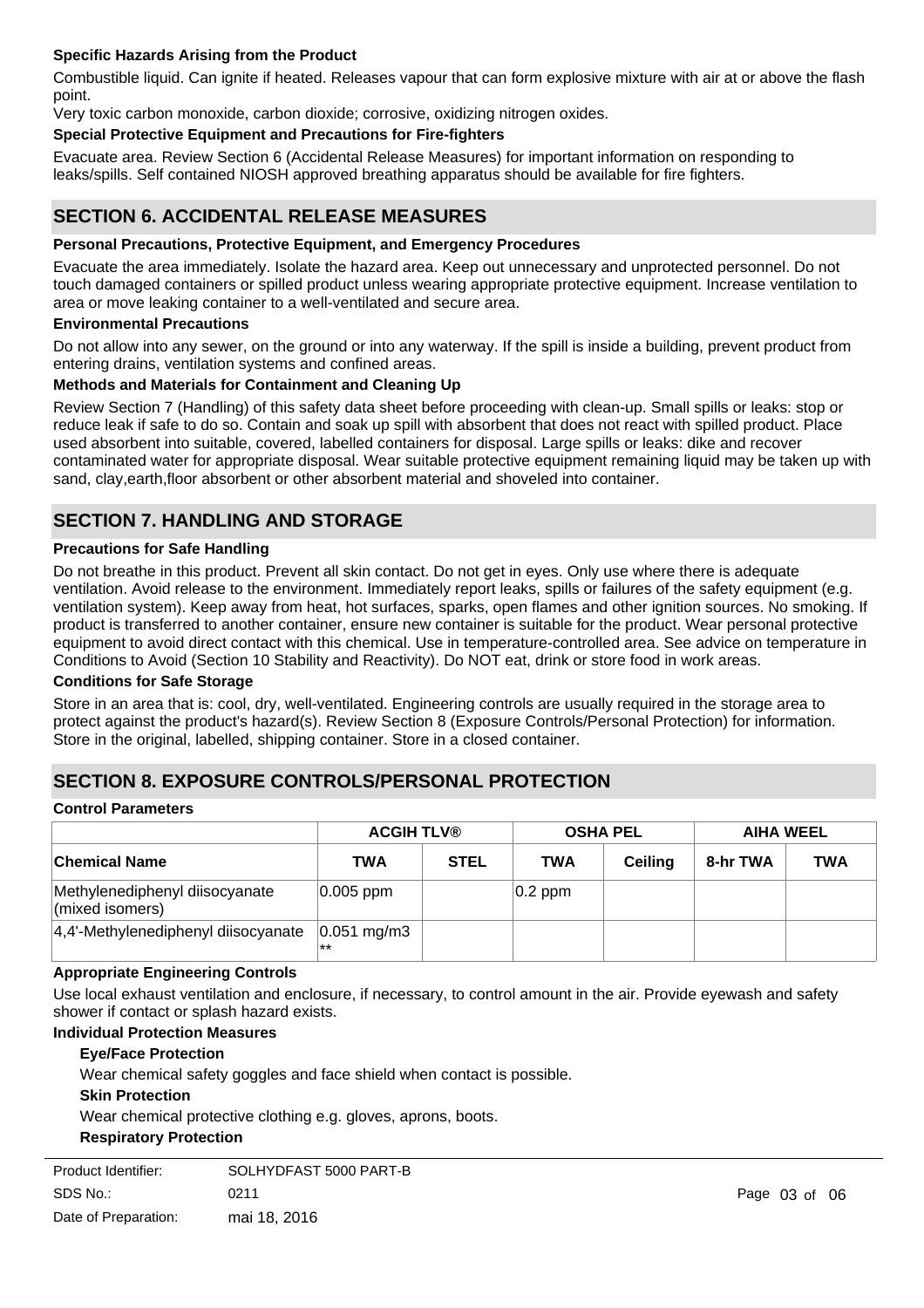# **SECTION 9. PHYSICAL AND CHEMICAL PROPERTIES**

### **Basic Physical and Chemical Properties**

| Appearance                            | Brown.                                            |
|---------------------------------------|---------------------------------------------------|
| Odour                                 | Not available                                     |
| рH                                    | Not available                                     |
| <b>Melting Point/Freezing Point</b>   | Not available (melting); Not available (freezing) |
| <b>Initial Boiling Point/Range</b>    | > 100 °C (212 °F)                                 |
| <b>Flash Point</b>                    | > 204.44 °C (399.99 °F) (open cup)                |
| <b>Evaporation Rate</b>               | >1                                                |
| <b>Vapour Pressure</b>                | Not available                                     |
| Vapour Density (air = 1)              | >1                                                |
| <b>Relative Density (water = 1)</b>   | 1.15                                              |
| <b>Solubility</b>                     | Insoluble in water                                |
| <b>Auto-ignition Temperature</b>      | Not available                                     |
| <b>Decomposition Temperature</b>      | Not available                                     |
| <b>Other Information</b>              |                                                   |
| <b>Physical State</b>                 | Liquid                                            |
| <b>Molecular Formula</b>              | Not available                                     |
| <b>Critical Temperature</b>           | Not available                                     |
| <b>Electrical Conductivity</b>        | Not available                                     |
| Vapour Pressure at 50 deg C           | Not available                                     |
| <b>Saturated Vapour Concentration</b> | 0%                                                |

# **SECTION 10. STABILITY AND REACTIVITY**

#### **Reactivity**

**Chemical Stability** Normally stable. **Conditions to Avoid** None known. **Incompatible Materials** None known. **Hazardous Decomposition Products** None known. **Possibility of Hazardous Reactions** Water or humidity. No reactivity test data was located.

# **SECTION 11. TOXICOLOGICAL INFORMATION**

### **Acute Toxicity**

| <b>Chemical Name</b>                                                    | <b>LC50</b>                          | LD50 (oral)          | LD50 (dermal)           |
|-------------------------------------------------------------------------|--------------------------------------|----------------------|-------------------------|
| Methylenediphenyl<br>diisocyanate (mixed isomers)   exposure) (aerosol) | $\epsilon$ > 380 mg/m3 (rat) (4-hour | $>$ 2000 mg/m3 (rat) | $> 9400$ mg/kg (rabbit) |

### **Skin Corrosion/Irritation**

There is limited evidence of moderate or severe irritation.

### **Serious Eye Damage/Irritation**

May cause serious eye irritation based on information for closely related materials.

| Product Identifier:  | SOLHYDFAST 5000 PART-B |
|----------------------|------------------------|
| SDS No.:             | 0211                   |
| Date of Preparation: | mai 18, 2016           |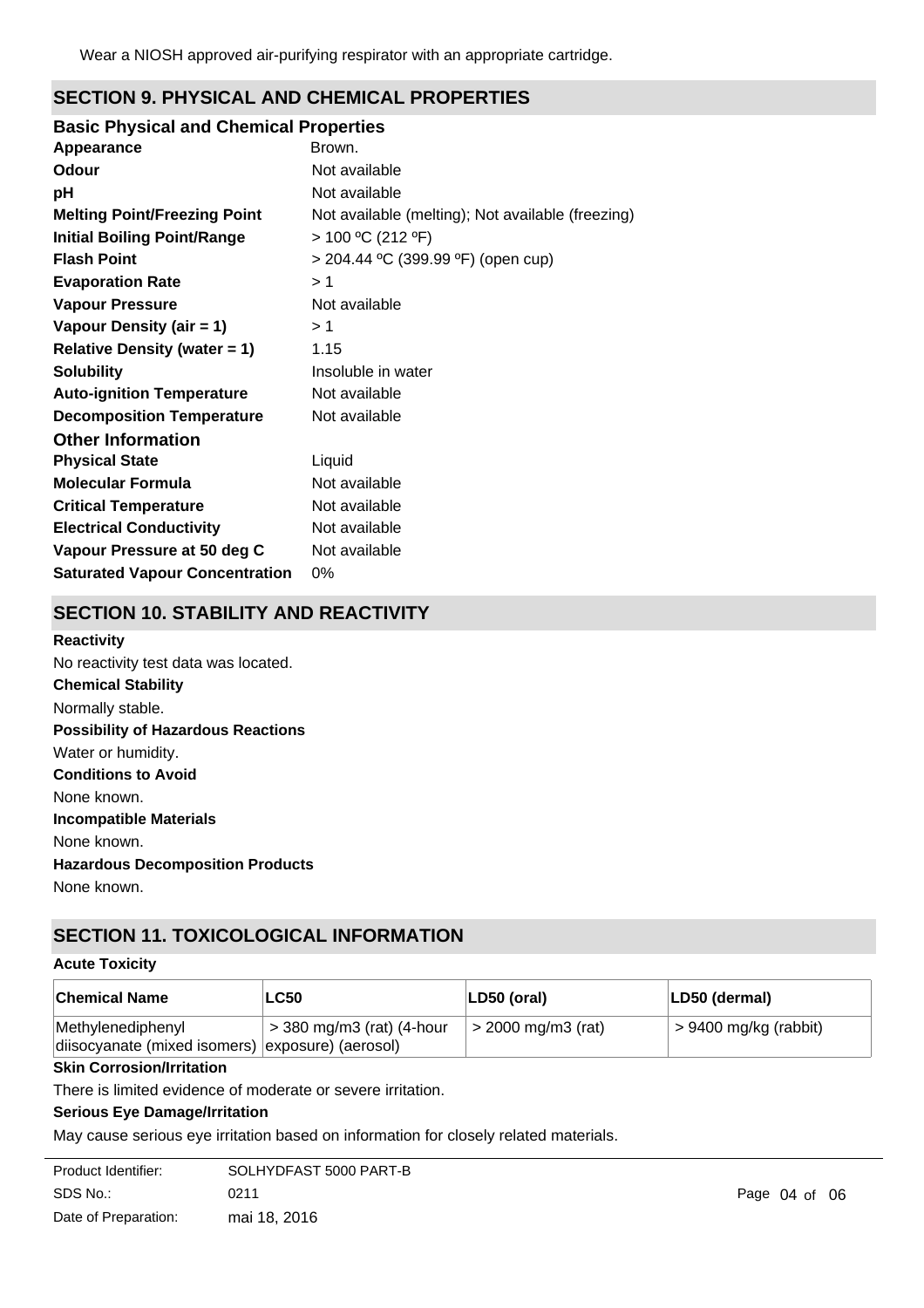### **STOT (Specific Target Organ Toxicity) - Single Exposure**

### **Inhalation**

May be harmful based on information for closely related materials. A single exposure to a high concentration can cause a long-lasting condition like asthma. If this occurs, many things like other chemicals or cold temperatures can easily irritate the airways. Symptoms may include shortness of breath, tightness in the chest and wheezing. May cause respiratory tract irritation.

#### **Skin Absorption**

Can cause sensitization.

#### **Ingestion**

No information was located.

#### **STOT (Specific Target Organ Toxicity) - Repeated Exposure**

Irritation of the respiratory system. Respiratory tract injury has been observed. Skin irritation.

#### **Respiratory and/or Skin Sensitization**

Respiratory sensitizer. May cause severe asthma-like symptoms (respiratory sensitization) based on information for closely related chemicals. Skin sensitizer.

# **SECTION 12. ECOLOGICAL INFORMATION**

#### **Ecotoxicity**

May cause long term adverse effects in aquatic environment.

# **SECTION 13. DISPOSAL CONSIDERATIONS**

#### **Disposal Methods**

Dispose of contents and container in accordance with local, regional, national and international regulations. Contact local environmental authorities for approved disposal or recycling methods in your jurisdiction. This product and its container must be disposed of as hazardous waste. Do NOT dump into any sewers, on the ground or into any body of water. Empty containers retain product residue. Follow label warnings even if container appears to be empty. Dispose of or recycle empty containers through an approved waste management facility.

# **SECTION 14. TRANSPORT INFORMATION**

Not regulated under Canadian TDG regulations.

**Special Precautions** Not applicable

### **Transport in Bulk According to Annex II of MARPOL 73/78 and the IBC Code**

Not applicable

# **SECTION 15. REGULATORY INFORMATION**

### **Safety, Health and Environmental Regulations**

Product is included on DSL(INVENTORY).

### **SECTION 16. OTHER INFORMATION**

| <b>NFPA Rating</b>           | Health - 2       | <b>Flammability - 1</b>           | Instability - 1                                                                                                                                                                                                                                                                          |               |
|------------------------------|------------------|-----------------------------------|------------------------------------------------------------------------------------------------------------------------------------------------------------------------------------------------------------------------------------------------------------------------------------------|---------------|
| <b>SDS Prepared By</b>       | <b>SOLHYDROC</b> |                                   |                                                                                                                                                                                                                                                                                          |               |
| Phone No.                    | 450-264-9799     |                                   |                                                                                                                                                                                                                                                                                          |               |
| <b>Date of Preparation</b>   | mai 18, 2016     |                                   |                                                                                                                                                                                                                                                                                          |               |
| <b>Date of Last Revision</b> | mai 18, 2016     |                                   |                                                                                                                                                                                                                                                                                          |               |
| <b>Key to Abbreviations</b>  |                  | NTP = National Toxicology Program | ACGIH® = American Conference of Governmental Industrial Hygienists<br>$AHA@ = AHA@$ Guideline Foundation. IARC = International Agency for Research on Cancer<br>NIOSH = National Institute for Occupational Safety and Health<br>OSHA = US Occupational Safety and Health Administration |               |
| <b>References</b>            |                  |                                   | NIOSH Pocket Guide database. National Institute for Occupational Safety and Health.<br>Available from Canadian Centre for Occupational Health and Safety (CCOHS). CHEMINFO                                                                                                               |               |
| Product Identifier:          |                  | SOLHYDFAST 5000 PART-B            |                                                                                                                                                                                                                                                                                          |               |
| SDS No.:                     | 0211             |                                   |                                                                                                                                                                                                                                                                                          | Page 05 of 06 |
| Date of Preparation:         | mai 18, 2016     |                                   |                                                                                                                                                                                                                                                                                          |               |